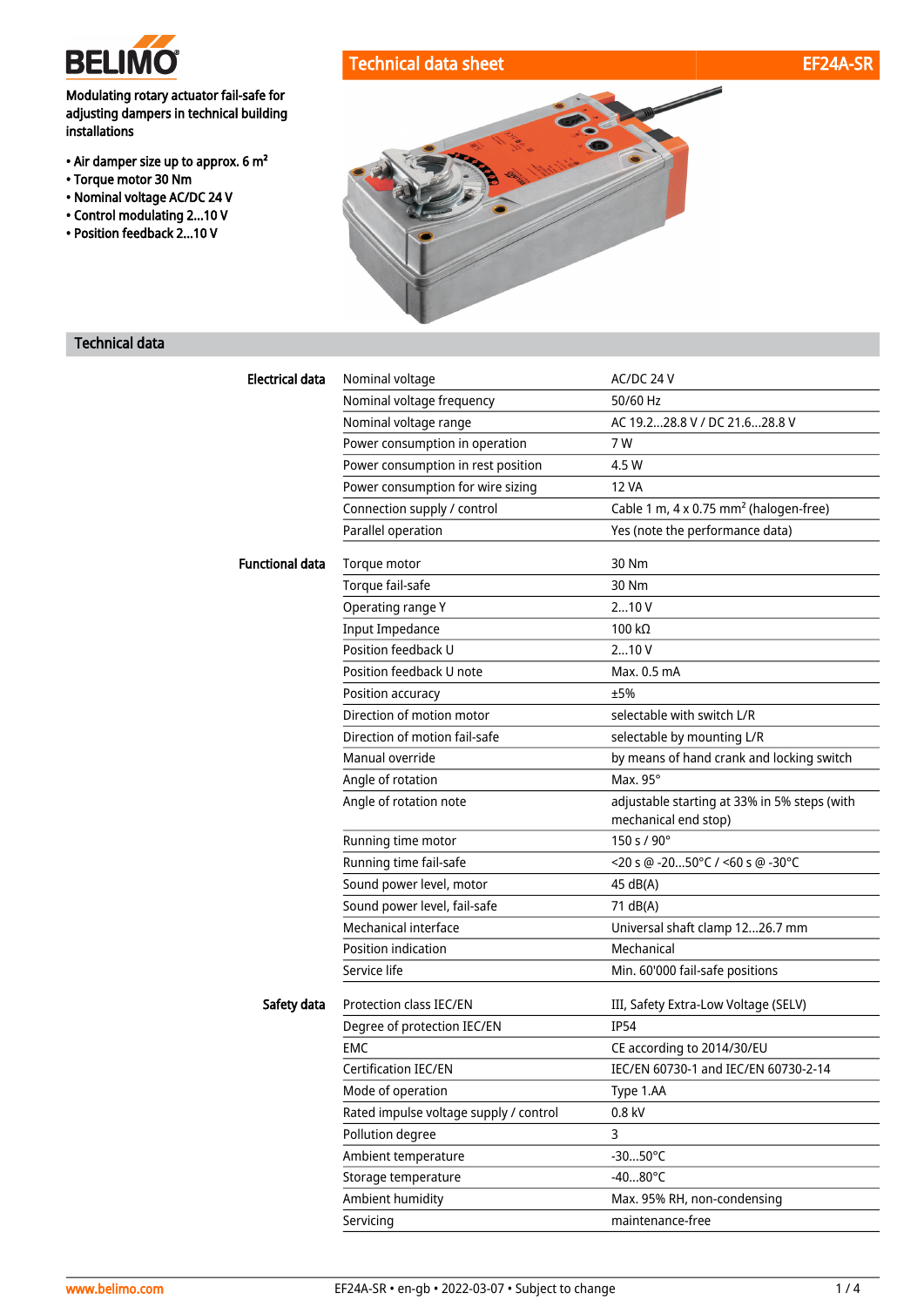

| Weight                       | 4.5 kg<br>Weight                                                                                                                                                                                                                                                                                                                                                                                                                                                                                                                                                                                                                                                                                                                                                                                                                                                                                                                                                                                                                                                                                                                                                                                                                                                                                                      |
|------------------------------|-----------------------------------------------------------------------------------------------------------------------------------------------------------------------------------------------------------------------------------------------------------------------------------------------------------------------------------------------------------------------------------------------------------------------------------------------------------------------------------------------------------------------------------------------------------------------------------------------------------------------------------------------------------------------------------------------------------------------------------------------------------------------------------------------------------------------------------------------------------------------------------------------------------------------------------------------------------------------------------------------------------------------------------------------------------------------------------------------------------------------------------------------------------------------------------------------------------------------------------------------------------------------------------------------------------------------|
| Safety notes                 |                                                                                                                                                                                                                                                                                                                                                                                                                                                                                                                                                                                                                                                                                                                                                                                                                                                                                                                                                                                                                                                                                                                                                                                                                                                                                                                       |
|                              | • This device has been designed for use in stationary heating, ventilation and air-conditioning<br>systems and must not be used outside the specified field of application, especially in aircraft or<br>in any other airborne means of transport.<br>• Outdoor application: only possible in case that no (sea) water, snow, ice, insolation or<br>aggressive gases interfere directly with the device and that it is ensured that the ambient<br>conditions remain within the thresholds according to the data sheet at any time.<br>• Only authorised specialists may carry out installation. All applicable legal or institutional<br>installation regulations must be complied during installation.<br>• The device may only be opened at the manufacturer's site. It does not contain any parts that<br>can be replaced or repaired by the user.<br>• Cables must not be removed from the device.<br>• To calculate the torque required, the specifications supplied by the damper manufacturers<br>concerning the cross-section, the design, the installation situation and the ventilation<br>conditions must be observed.<br>• The device contains electrical and electronic components and must not be disposed of as<br>household refuse. All locally valid regulations and requirements must be observed. |
| <b>Product features</b>      |                                                                                                                                                                                                                                                                                                                                                                                                                                                                                                                                                                                                                                                                                                                                                                                                                                                                                                                                                                                                                                                                                                                                                                                                                                                                                                                       |
| Mode of operation            | The actuator is connected with a standard modulating signal of 010 V and moves the damper<br>to the operating position at the same time as tensioning the return spring. The damper is<br>turned back to the fail-safe position by spring force when the supply voltage is interrupted.                                                                                                                                                                                                                                                                                                                                                                                                                                                                                                                                                                                                                                                                                                                                                                                                                                                                                                                                                                                                                               |
| Simple direct mounting       | Simple direct mounting on the damper shaft with a universal shaft clamp, supplied with an anti-<br>rotation device to prevent the actuator from rotating.                                                                                                                                                                                                                                                                                                                                                                                                                                                                                                                                                                                                                                                                                                                                                                                                                                                                                                                                                                                                                                                                                                                                                             |
| <b>Shaft stabiliser</b>      | The shaft clamp of the spring-return actuator is factory-equipped with a shaft stabiliser for the<br>stabilisation of the combination of damper, damper shaft and actuator.                                                                                                                                                                                                                                                                                                                                                                                                                                                                                                                                                                                                                                                                                                                                                                                                                                                                                                                                                                                                                                                                                                                                           |
|                              | This is comprised of two plastic support rings and must be left in place, partially, or completely<br>removed, depending on the installation situation and the shaft diameter.                                                                                                                                                                                                                                                                                                                                                                                                                                                                                                                                                                                                                                                                                                                                                                                                                                                                                                                                                                                                                                                                                                                                        |
| <b>Manual override</b>       | By using the hand crank the damper can be actuated manually and engaged with the locking<br>switch at any position. Unlocking is carried out manually or automatically by applying the<br>operating voltage.                                                                                                                                                                                                                                                                                                                                                                                                                                                                                                                                                                                                                                                                                                                                                                                                                                                                                                                                                                                                                                                                                                          |
| Adjustable angle of rotation | Adjustable angle of rotation with mechanical end stops.                                                                                                                                                                                                                                                                                                                                                                                                                                                                                                                                                                                                                                                                                                                                                                                                                                                                                                                                                                                                                                                                                                                                                                                                                                                               |
| High functional reliability  | The actuator is overload protected, requires no limit switches and automatically stops when the<br>end stop is reached.                                                                                                                                                                                                                                                                                                                                                                                                                                                                                                                                                                                                                                                                                                                                                                                                                                                                                                                                                                                                                                                                                                                                                                                               |

## Accessories

| <b>Electrical accessories</b> | <b>Description</b>                                                | <b>Type</b>       |
|-------------------------------|-------------------------------------------------------------------|-------------------|
|                               | Signal converter voltage/current 100 kΩ Supply AC/DC 24 V         | Z-UIC             |
|                               | Positioner for wall mounting                                      | SGA24             |
|                               | Positioner for built-in mounting                                  | SGE <sub>24</sub> |
|                               | Positioner for front-panel mounting                               | SGF <sub>24</sub> |
|                               | Positioner for wall mounting                                      | <b>CRP24-B1</b>   |
| <b>Mechanical accessories</b> | <b>Description</b>                                                | <b>Type</b>       |
|                               | End stop indicator                                                | <b>IND-EFB</b>    |
|                               | Shaft clamp reversible, clamping range Ø1226.7 mm                 | $K9-2$            |
|                               | Damper crank arm Slot width 8.2 mm, clamping range Ø1425 mm       | KH10              |
|                               | Actuator arm Slot width 8.2 mm                                    | KH-EFB            |
|                               | Mounting kit for linkage operation for flat and side installation | ZG-EFB            |
|                               | Anti-rotation mechanism 230 mm, Multipack 20 pcs.                 | Z-ARS230          |
|                               | Hand crank 63 mm                                                  | ZKN2-B            |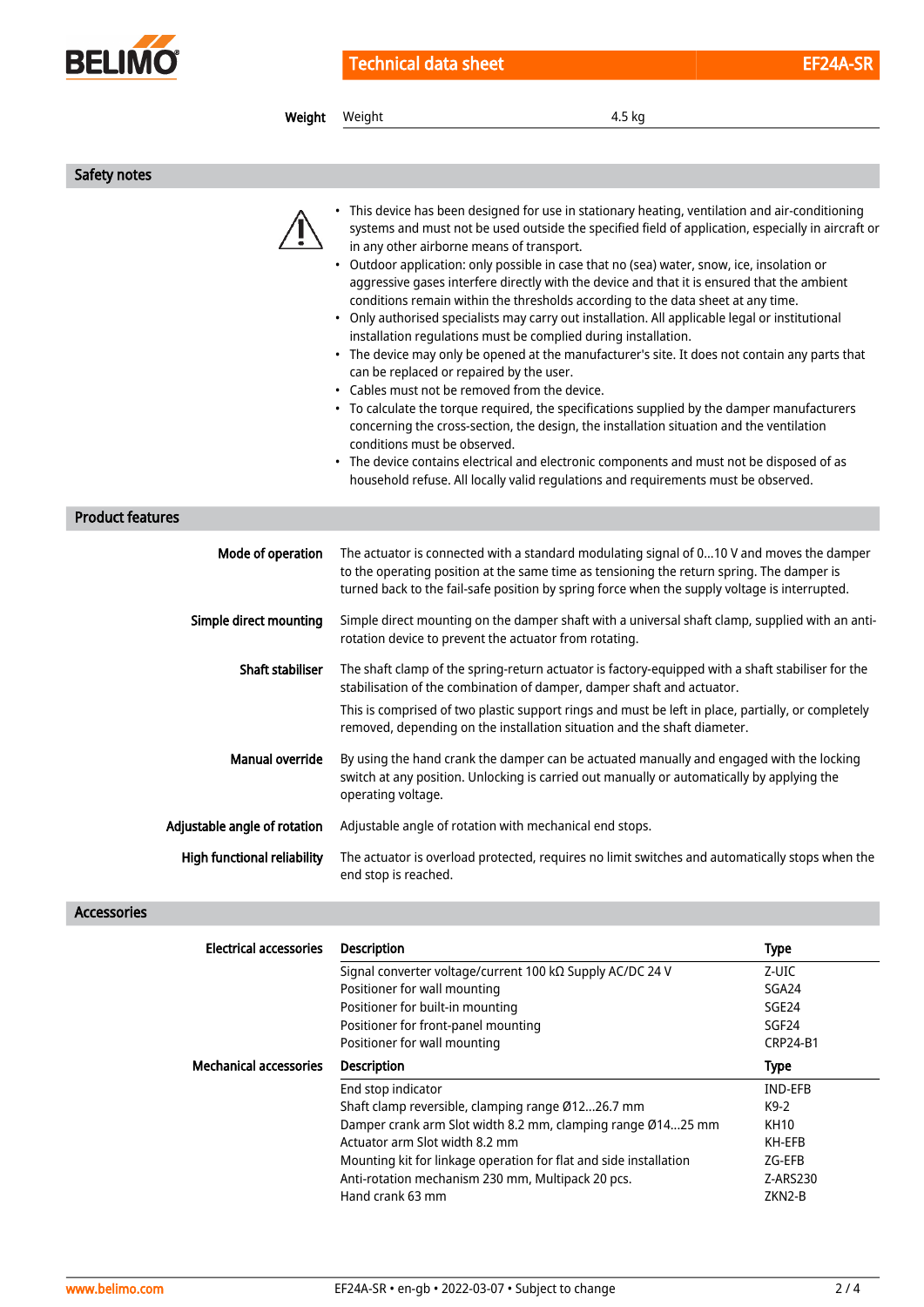



Supply from isolating transformer.

Parallel connection of other actuators possible. Observe the performance data.



Cable colours:

 $1 = **black**$  $2 = red$ 3 = white

5 = orange

Installation notes



The shaft stabiliser must nevertheless be used with installation of the anti-rotation device on the opposite side of the shaft clamp and a shaft diameter <20 mm.

Shaft stabiliser long shaft mounting

In the case of long shaft installation the use of the shaft stabiliser at a shaft diameter of

• 12...20 mm is necessary

• 21...26.7 mm is not necessary and can be removed

Shaft stabiliser short shaft mounting

In the case of short shaft installation, the necessity of the shaft stabiliser is dispensed with. It can be removed or – if the shaft length permits this – left in the shaft clamp.